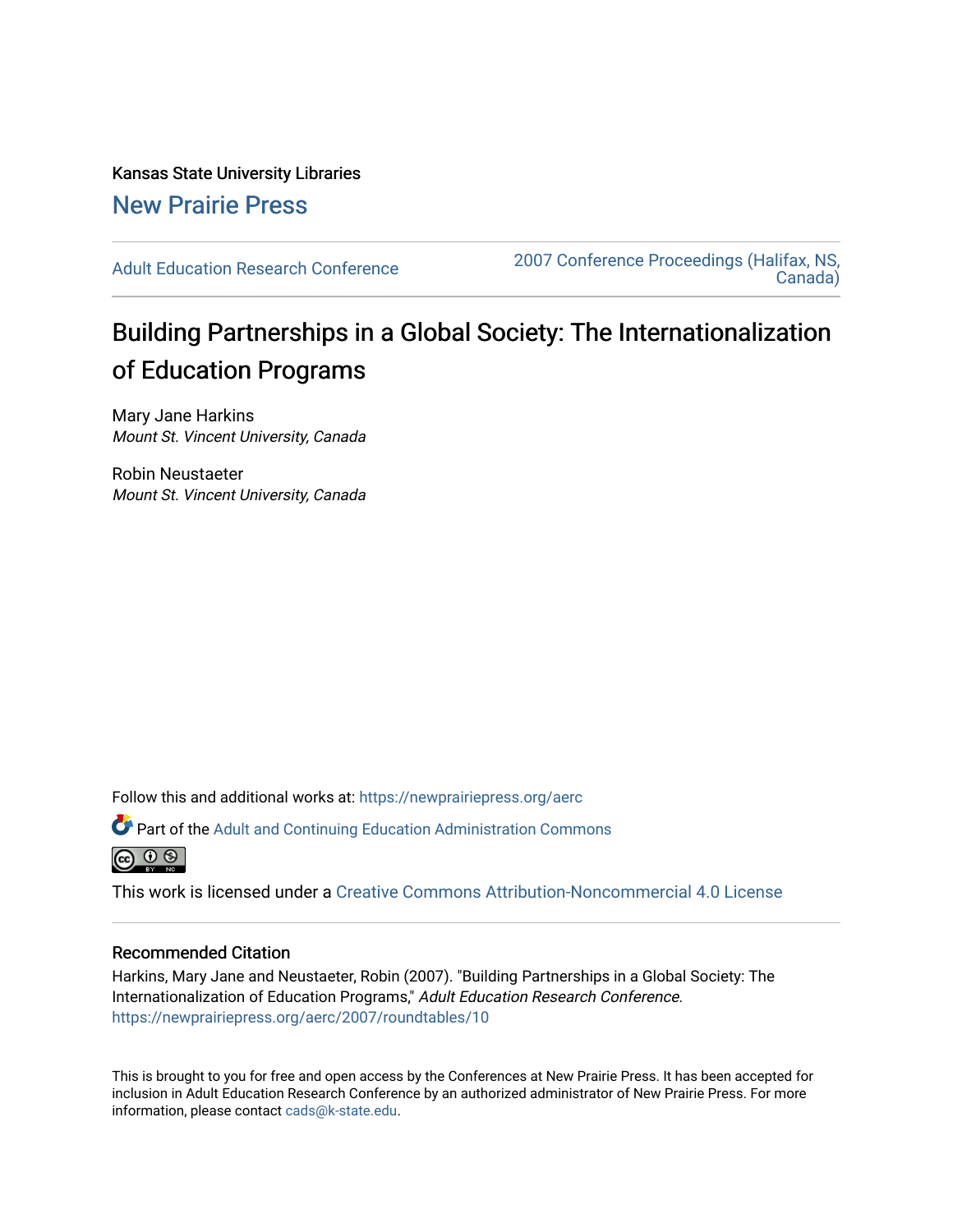# **Building Partnerships in a Global Society: The Internationalization of Education Programs**

Mary Jane Harkins and Robin Neustaeter Mount St. Vincent University, Canada

**Abstract:** This interactive session will explore the role of educators in a rapidly changing global society. The theoretical framework is based on a critical pedagogical approach. The focus is on discussing values, beliefs and assumptions, inherent power relationships and how these areas impact on the development of International educational partnerships.

#### **Introduction**

In our era of globalization, the transnational movement of people and the creation of international partnerships are transforming the world in which we live. In this increasingly connected world, education plays an important role in the development of a global society. It is critical that education be recognized as being not only about the development of an individual but that it is also about the development of a community. International educational partnerships can provide an informative and supportive opportunity to individuals, as well as organizations and communities from different countries, as they share their experiences, skills and expertise to the betterment of all. However, critical questions need to be addressed regarding values, beliefs and assumptions about the learner, inherent power relationships, and intercultural understandings.

## **Internationalization of Education Programs**

Presently, we are teaching in education programs in the Caribbean that are part of international partnerships among governments, universities and schools. We are in the process of researching the bricolage of issues and concerns that must be considered from the local, national and international perspectives. It is our goal to create spaces within these developing global partnerships that foster sustainable communities of practice (Wenger, E., 2005) for lifelong learners. The purpose of this session is to reflect on the importance of the local context in which the learners are situated. We will explore the following issues: a) the role of educators in involving local stakeholders; b) the use of pedagogical approaches that respect learners from diverse backgrounds, as they learn to become empowered as lifelong learners (Freire, 1989) and c) how best to inform and support each other in our teaching practices.

## *Questions for Discussion*

A) Our work with teachers and educators in the Caribbean, affects not only the learners in our classrooms, yet also their students, schools and communities. Reflexively, our foreign teaching experiences affect our teaching practices back home. These impacts can be negative or positive, yet are never neutral (Freire, 1989). To foster the development of sustainable learning communities we must continuously negotiate with local stakeholders regarding theories, practices and cultures, and to facilitate the positive and minimalize the negative impacts. Seeking sustainability requires us to acquire a critical analysis of the understandings, obstacles and possibilities for sustainable learning communities within local contexts and cultures, connected through international educational partnerships.